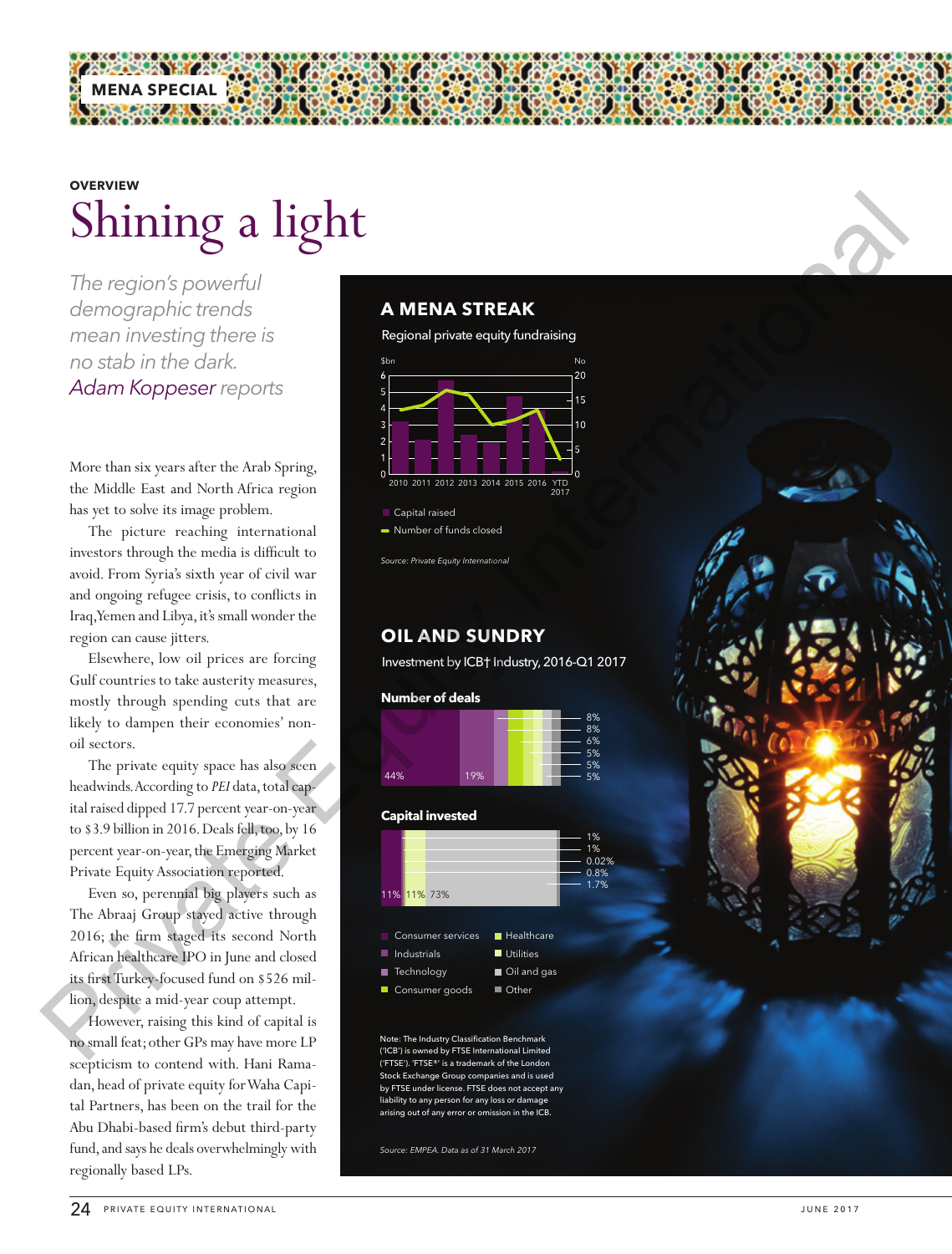## **FUNDS IN THE SUN**

Largest MENA funds achieving a close 2016-Q1 2017





\$162m IFC Asset Management Company IFC Middle East and North Africa Fund\*





\$100m Five Capital Advisors Five Capital Fund I\*



\$70m Ezdehar Management Ezdehar Egypt Mid-Cap Fund\*



Energy Fund\* \$40m Algebra Ventures Algebra Ventures Fund I\*

\$60m Catalyst Private Equity Catalyst MENA Clean



*Source: EMPEA* \*Still fundraising as of 31 March 2017

"I've had some discussions with development organisations from Europe, and some sovereign wealth funds in Singapore and Malaysia, but being a first-time fund, it's a much easier proposition to raise funds from the Gulf. Most of the commitments we've gotten have been from Saudi Arabia," he says.

"International investors are more comfortable investing in an emerging market when it's a second-time fund. People are nervous about the region, and some international LPs have invested in some of the regional funds without seeing decent returns for the risks they're taking."

Helmut Schuehsler, chief executive of TVM Healthcare Partners, agrees that the region has an image problem.

"Nobody has a strategy for the Middle East, so many investors don't even know who to talk to. It always seems to fall between the cracks because it's not really Asia, it's not really Africa and it's very small." For Schuehsler, convincing LPs to invest involves showing that the Gulf Co-operation Council countries in which TVM operates offer a stable, fast-growing environment for healthcare deals. **The halle mean the statistics with develope and develope and develope and develope and develope and develope and develope and develope and develope and develope and develope and develope and develope and develope and dev** 

"I think people overlook the fact that the GCC countries have a very different strategy to grow their economies; it's an investment-led strategy, so they're putting money into infrastructure and education, and of course, healthcare."

#### **DEALS AND DIRHAMS**

Annual deal volume in the MENA region has historically been relatively low, surpassing 75 only once in the past decade, according to *PitchBook*.

The deals that are being done gravitate heavily toward growth capital, says Schuehsler, an evolution from the buyout-heavy early days of the Middle East's private equity industry.

**MENA SPECIAL**

"In Dubai there's a lot of excitement about the venture capital industry and IT specifically; a lot of retail shops and restaurant chains get started that way. Deals are very much consumer-oriented, as well as financial services, healthcare and education. Those are the most sought-after type of investments."

Ramadan's team at Waha is looking at healthcare and consumer investments in Egypt and Morocco.

According to the latest *Spotlight on North Africa Private Equity* compiled by the Africa Private Equity and Venture Capital Association, 139 deals were reported from 2010 to the first half of 2016, with Morocco and Egypt attracting the most and second-most investment interest, respectively.

Actis has been a major player in North Africa, attracted largely by opportunities in consumer goods, education and healthcare. According to Hossam Abou Moussa, a partner in its Cairo office, these sectors are fuelled by a large young population with a connection to the developed world, growing brand awareness and demand for consistency and quality in products.

"That story is there in Egypt, it's there in other North African countries, and it will not go away with political crises or any change in the geopolitical environment," he says.

"Behind the story, the winners will be well-run market leaders. This has been our strategy: going after market leaders in sectors we understand, with businesses that benefit from these trends – and if there's no market leader to go after, we try to build one through a buy-and-build process."

Actis took this approach in the payment space, acquiring companies in Egypt,  $\mathcal{Y}$